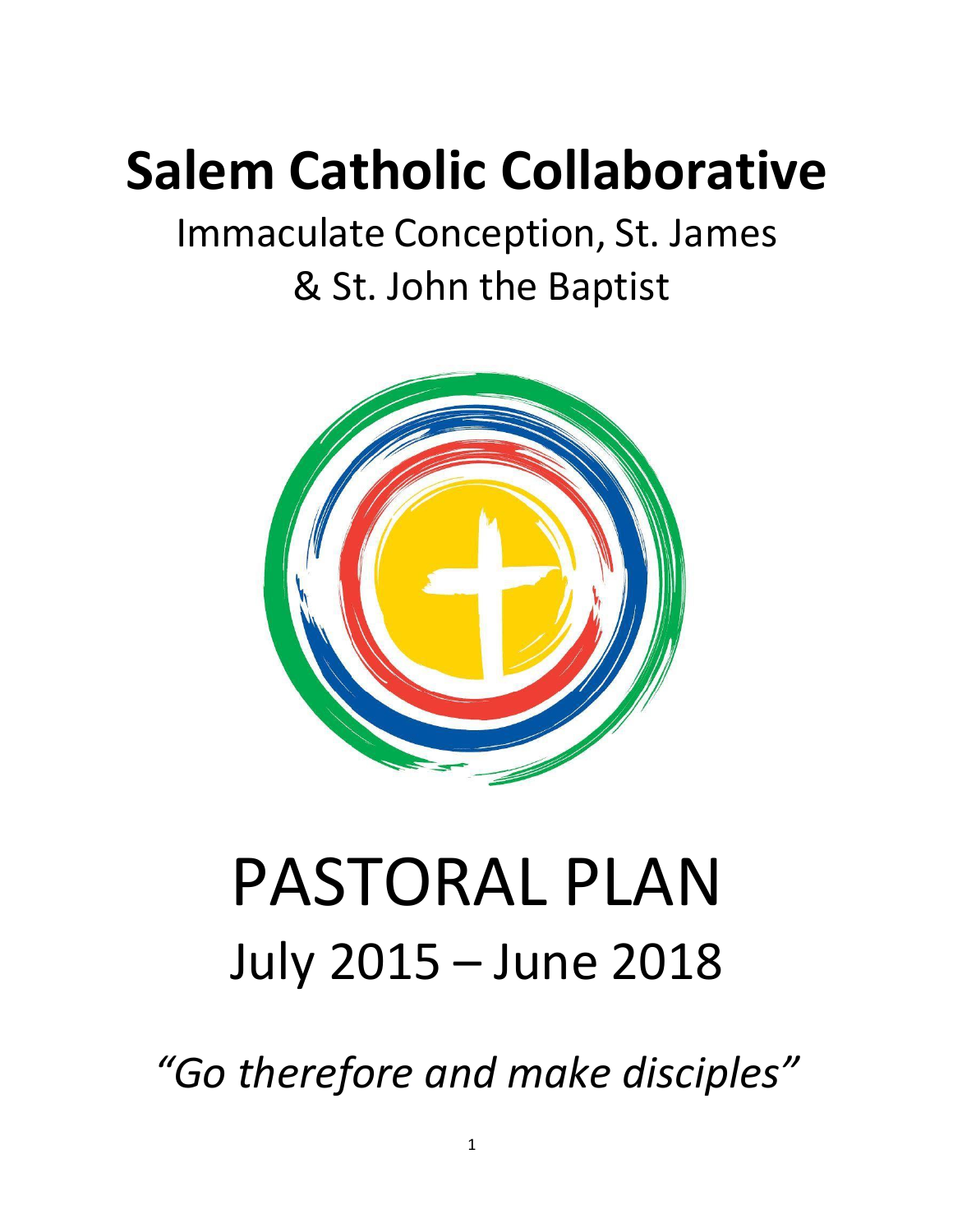

6

#### **Dear Friends,**

I love Salem! I especially love you, the wonderful people of the Salem Catholic Collaborative – made up of the Parishes of Immaculate Conception, St. James, and St. John the Baptist. You have welcomed me into the family. Thank you!

I'll bet most of us are grateful for God's many blessings - - especially our faith. It gives so much joy, support, and meaning to our lives. It connects us with Jesus, ensuring us that we never walk alone! It helps us form a personal relationship with Jesus. What a treasure our Catholic faith is!

It breaks our heart, seeing many of our loved ones not sharing the joy we have from knowing Jesus and being

an active Catholic. **What can we do to help those disconnected from the Church receive this joyful gift of knowing Jesus as an active Catholic?**

In addition, having been blessed by the influence of so many wonderful priests over the years, we now confront a majorshortage in the short to intermediate term. **What can we do to help gifted young men hear God's call to priesthood and respond "yes"?**

We feel compassion for the needs of the poor, unborn, immigrants and marginalized. **What can we do to help and love Jesus, who is present in the "least" of our brothers and sisters?**

While grateful for our Catholic faith, we all know there is always room to grow, a growth that will bring us more joy, purpose, hope and love. **What can we do to help Jesus lead us to an even better and more joyful relationship with him in his family, the Catholic Church?**

The Pastoral Plan we present in this booklet boldly addresses the questions underlined above. It was developed over an entire year, by a committee from our collaborative, chaired by me, in repeated consultation with various Salem parish and collaborative committees, and with Cardinal Sean personally.

The plan follows from Jesus' dream for us. Jesus desires that we will: (1) bring home our loved ones who are rarely at Church, (2) turn around the priest shortage, (3) do more for the "least" of our brothers and sisters, and (4) all our life long, grow in our relationship with him. I am enthusiastic about the big difference for the better this plan will play in helping make Jesus's dream for us a reality. Thank you in advance, for the part you will play in it!

God bless you! -Fr. Dan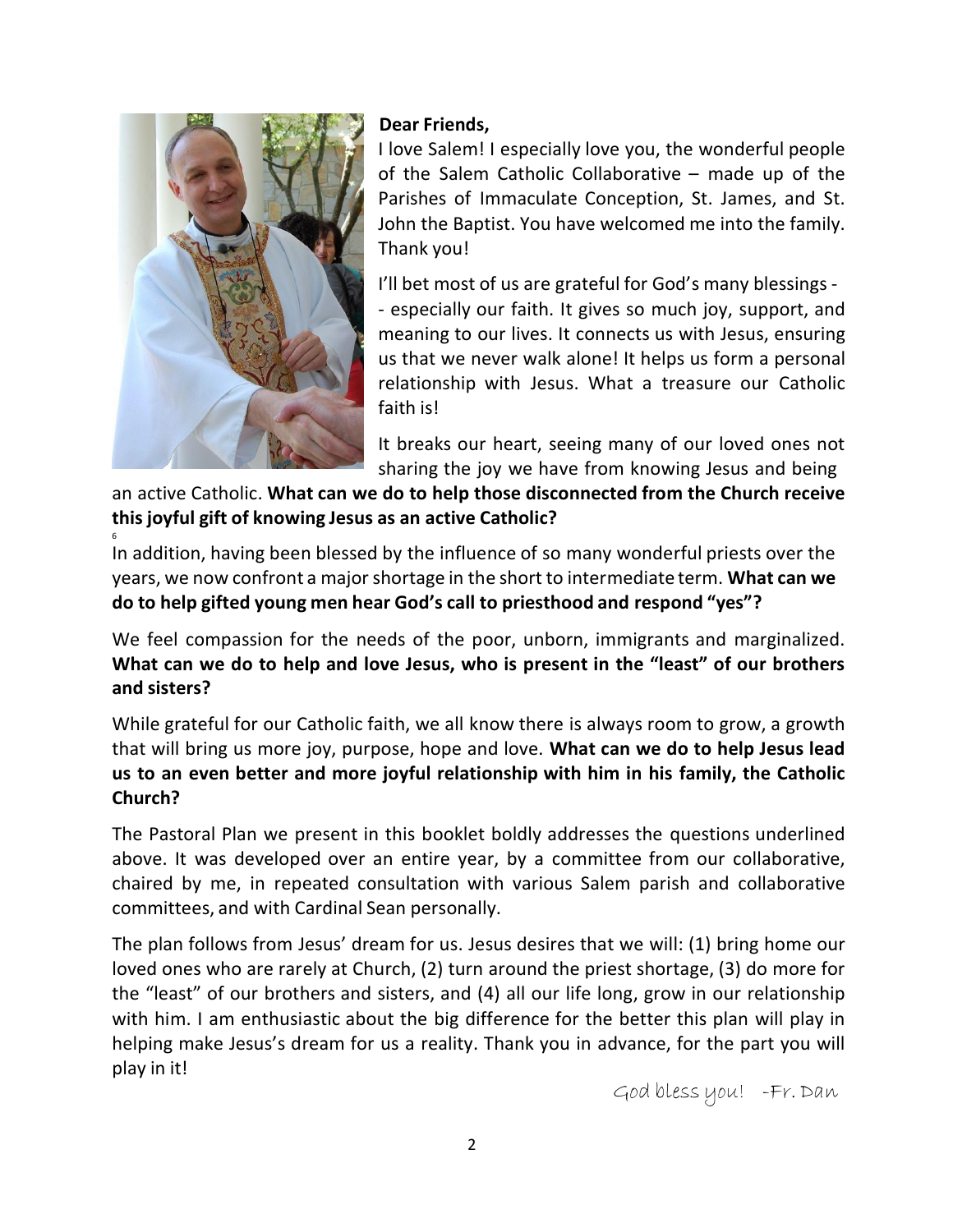## **OUR MISSION**

Jesus' "Great Commission" is to "Go therefore and make disciples." We exist to make disciples.

We make disciples by…

- …being disciples of Jesus.
- …inviting our cherished brothers and sisters who are at Sunday Mass to grow as disciples, especially by being transformed through a growing personal relationship with Jesus.
- …finding, going out to, inviting, and attracting home our beloved brothers and sisters who are rarely at Church.

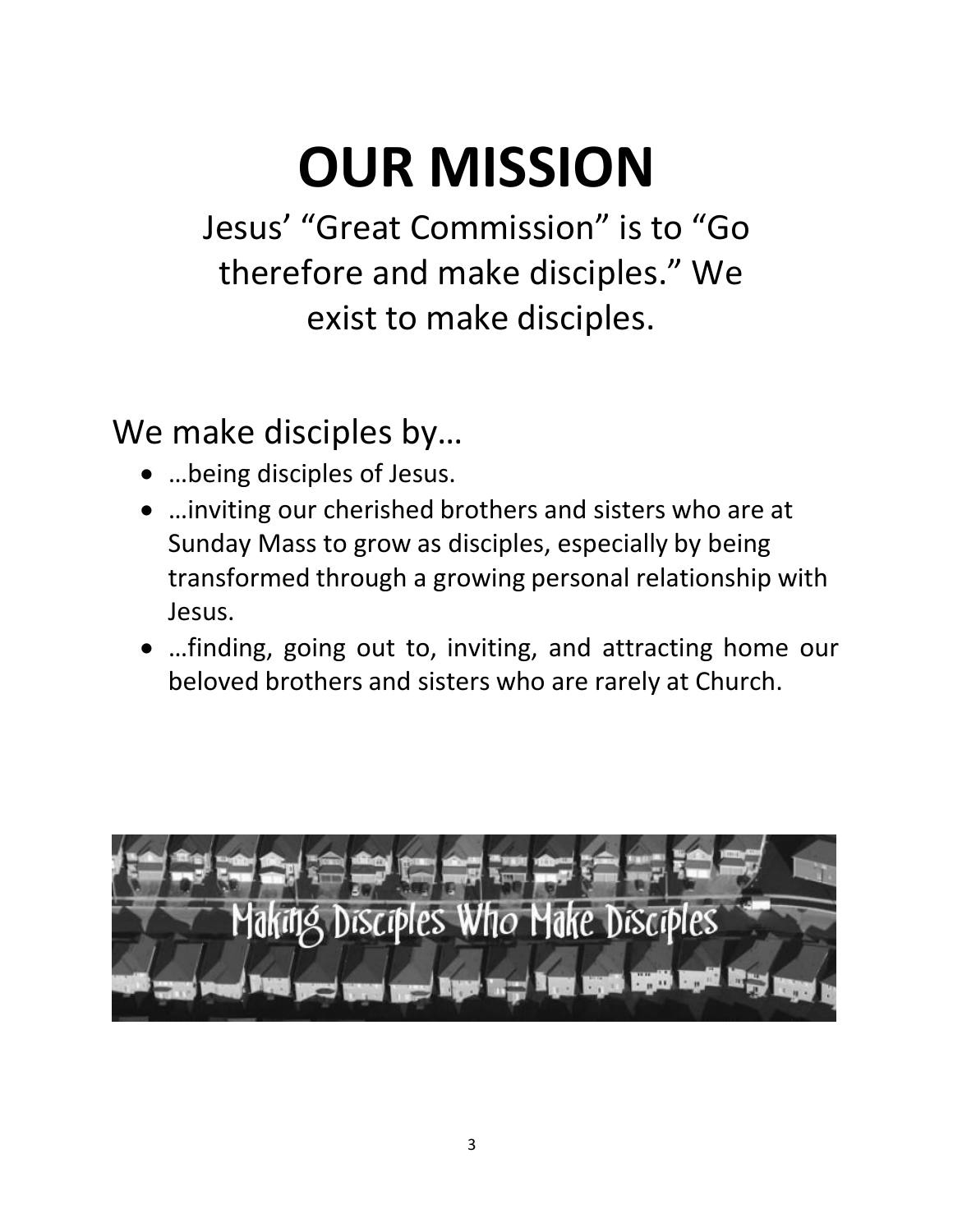## **OUR VALUES**

**Hopefulness –** God has a plan for growth and vibrancy for our collaborative.

- We are optimistic.
- We base our plans on pastoral priorities first, and only after that do we look at finances.
- With enthusiasm and confidence, we plan in order to help people become disciples of Jesus and help disciples grow as disciple-makers.
- We trust that the more we cooperate with God's will, the more the Salem Catholic Collaborative will thrive.

### **Courage –** We move forward boldly, despite challenges.

- We confidently plan for the long-term.
- We stay optimistic, even when facing difficulties.
- We live the vision we preach.

### **Love –** We encourage everybody to be welcoming and respectful to one and all.

- We warmly welcome people of all ages, ethnicities, stages of faith, and walks of life.
- We share God's love in all situations, with all people, especially those disconnected from the Church.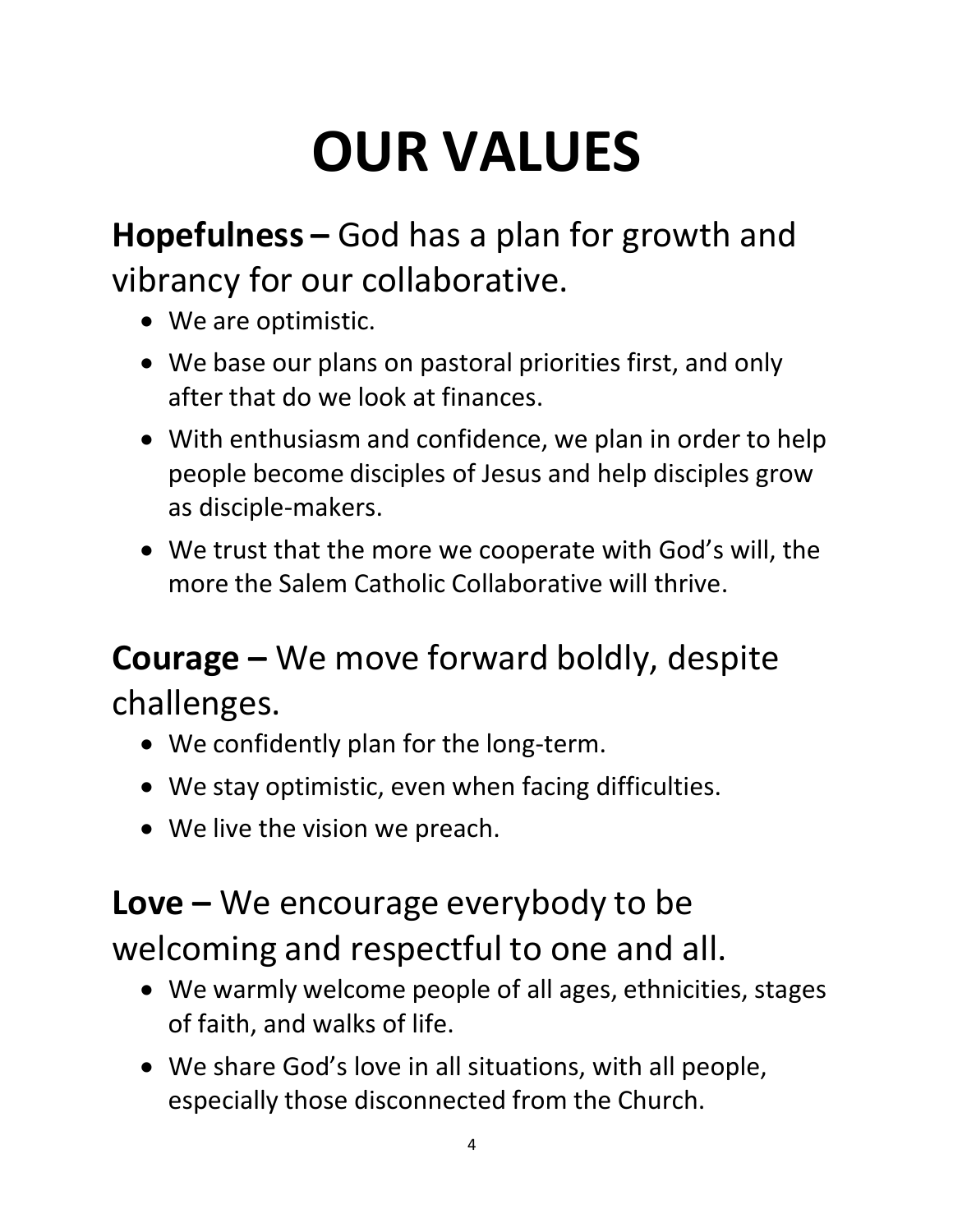# **THE VISION THAT INSPIRES US**

With great enthusiasm, we picture a bright future for the Salem Catholic Collaborative.

We foresee **excellent Sunday Masses,** especially in the areas of: **homilies**, **music**, and **hospitality**. We imagine a **faith formation** program centered on adults, **focused on deepening our personal relationship with Jesus**, and also having robust components for children, youth, and young adults. We visualize filling the empty pews by **finding, inviting and welcoming home our beloved brothers and sisters who are infrequently at church**. We see a future where the **poor and vulnerable are better cared for and protected**.

With Jesus on our side, and working together, we will make this vision a reality. For **"If God is for us, who can be against us?"**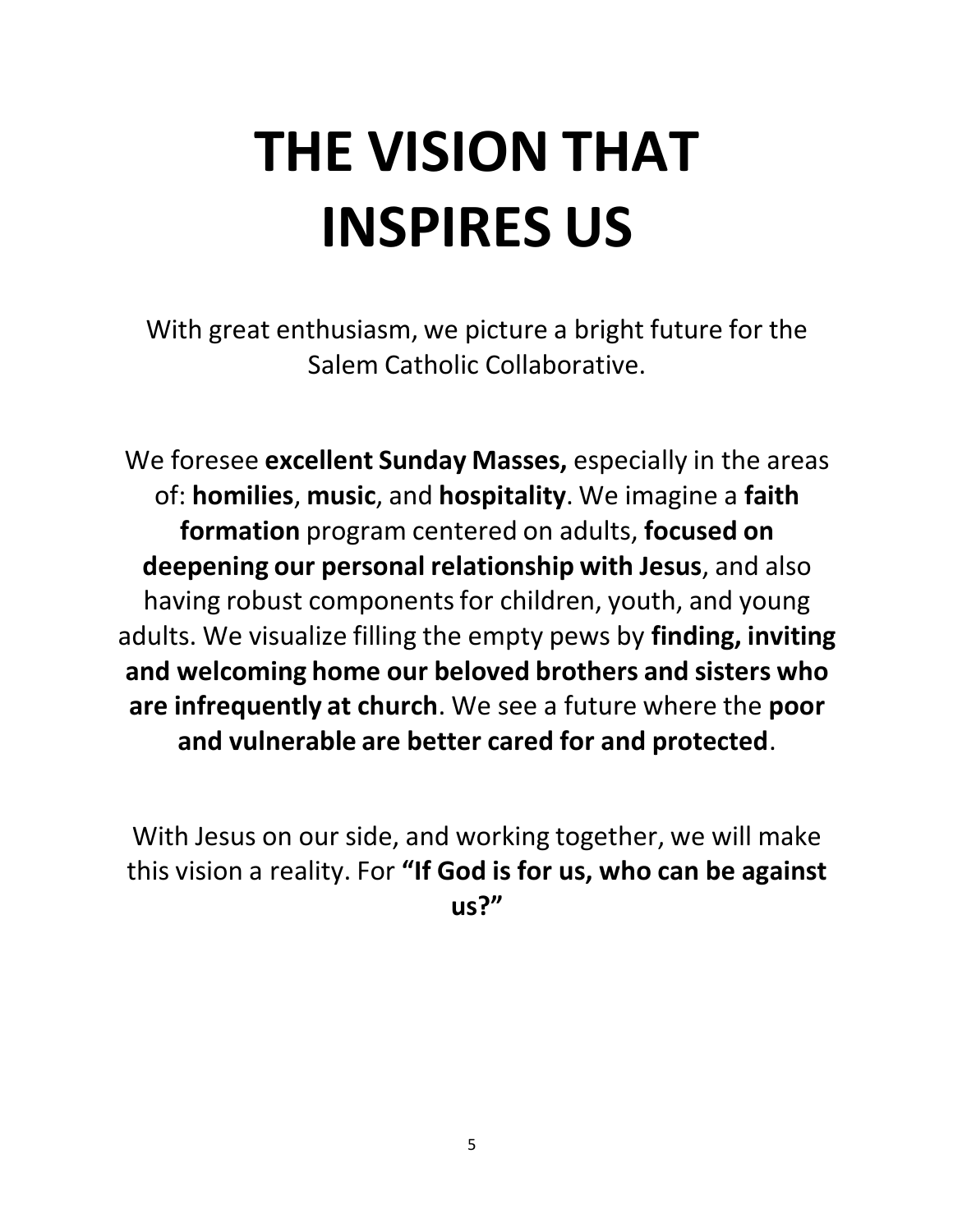## **Collaborative Priorities for 2015-2018**

### **Priority: Evangelization**

**Not to be confused with aggressive proselytizing, evangelization means: finding, going out to, inviting, and attracting home our beloved brothers and sisters who are currently disconnected from the Church.**

**Goal:** In order to make evangelization central in all we do, by September 30, 2015, the Senior Administrative Assistant will insure that the following question is asked with regard to the planning and/or evaluation of all we do: **"How will this help or hinder bringing home the disconnected?"**

**Goal:** The campus ministers, supervised by the Pastoral Ministry Manager, will recruit, **train and commission 5-20 people each year in the art of one-to-one disciple making**. This is in order to attract home those rarely at Mass. We will begin September 30, 2016.

**Goal:** In order to effectively invite the disconnected home, the campus ministers, supervised by the Pastoral Ministry Manager, will have all parish leaders compose, and then revise with the help of feedback, a **1-3 minute personal talk, centered on Jesus**, witnessing to the good things about being a practicing Catholic, by February 27, 2016.

**Goal:** In order to more successfully bring home potentially returning Catholics, the Pastor will be sure that The Salem Catholic Collaborative will participate in the **"Anonymous Visitor Program,"** beginning November 1, 2015. (A visitor, trained by the Archdiocese, comes anonymously to each parish for weekend Masses, and evaluates the experience, with a special emphasis on what it would be like for a returning Catholic.)

**Goal:** In order to bring home more disconnected Catholics, every Lent, the Pastoral Ministry Manager will begin **a program aimed primarily at bringing home disconnected Catholics**, inviting them to re-engage with their faith through small group sessions (ex. "Awakening Faith"). This begins in Lent 2016.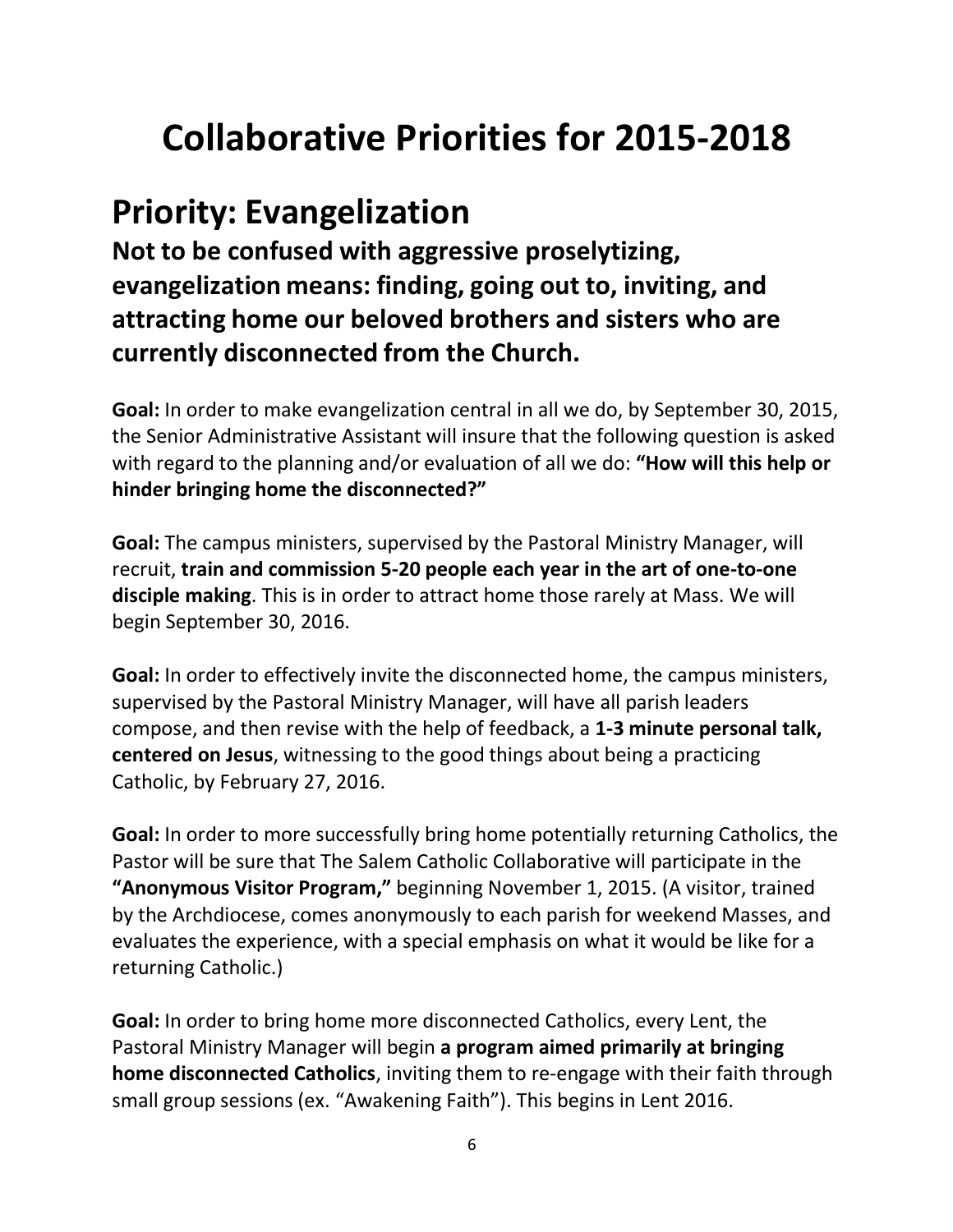## **Priority: Excellence at Sunday Mass**

#### **Excellence in Music, in order to more fully engage those at Mass and attract home those rarely at Mass.**

**Goal:** By September 30, 2015, the Pastor will **charter a team** dedicated to having **liturgical music** at Sunday Mass that will appeal to those rarely at Mass, as well as those usually at Mass. It will also seek the conscious active participation of all in the singing.

- **Makeup of team** will include the pastor, the collaborative director of music and others.
- **General Responsibilities of the team** will include: selection of music, tracking the number of individuals participating in singing, and making adjustments according to assessments and focus of the masses.
- **Valuesfor the work of the team** will include selecting music that is suitable for persons who are rarely at Mass.

**Goal**: The Director of Music will launch a **collaborative adult choir** to minster at the primary Salem Catholic Collaborative adult Mass, to be held at Immaculate Conception Sundays at 9:00AM by October 30, 2015, in order to enhance the quality of "Adult-Choir" liturgical music, and the appeal of this liturgy to the disconnected and the connected.

**Goal:** The Director of Music will begin a **collaborative "child-friendly" type of music ministry** for the Salem Catholic Collaborative family Mass, to be held at St. James Sundays at 10:30AM by October 30, 2015, in order to provide this crucial element to a successful family Mass.

**Goal:** The Director of Music will **initiate a "praise and worship" type of music ministry** for the Salem Catholic Collaborative seekers Mass to be held at Immaculate Conception, Sundays at 6:30PM by October 30, 2015, in order to attract home youth, young adults, and all seekers to Sunday Mass.

**Goal**: By October 30, 2016, the pastor, or a staff member appointed by him, will **charter, train and guide the current informal Polish Liturgy Committee**,so that they can enhance the 10AM Sunday Polish Mass, and Feast Day Masses, in order to attract more Polish-Americans to Mass. The group will aim to both bring home the unchurched and preserve Polish Catholic worship.

**Goal**: By October 30, 2016, Padre Paul McManus, will charter a **Spanish Liturgy Committee**, so that they can enhance the 1PM Sunday Latino Mass, and Feast Day Masses, in order to attract home those Latino-Americans who are rarely at Mass, and to help those regularly at Mass deepen their relationship with Jesus.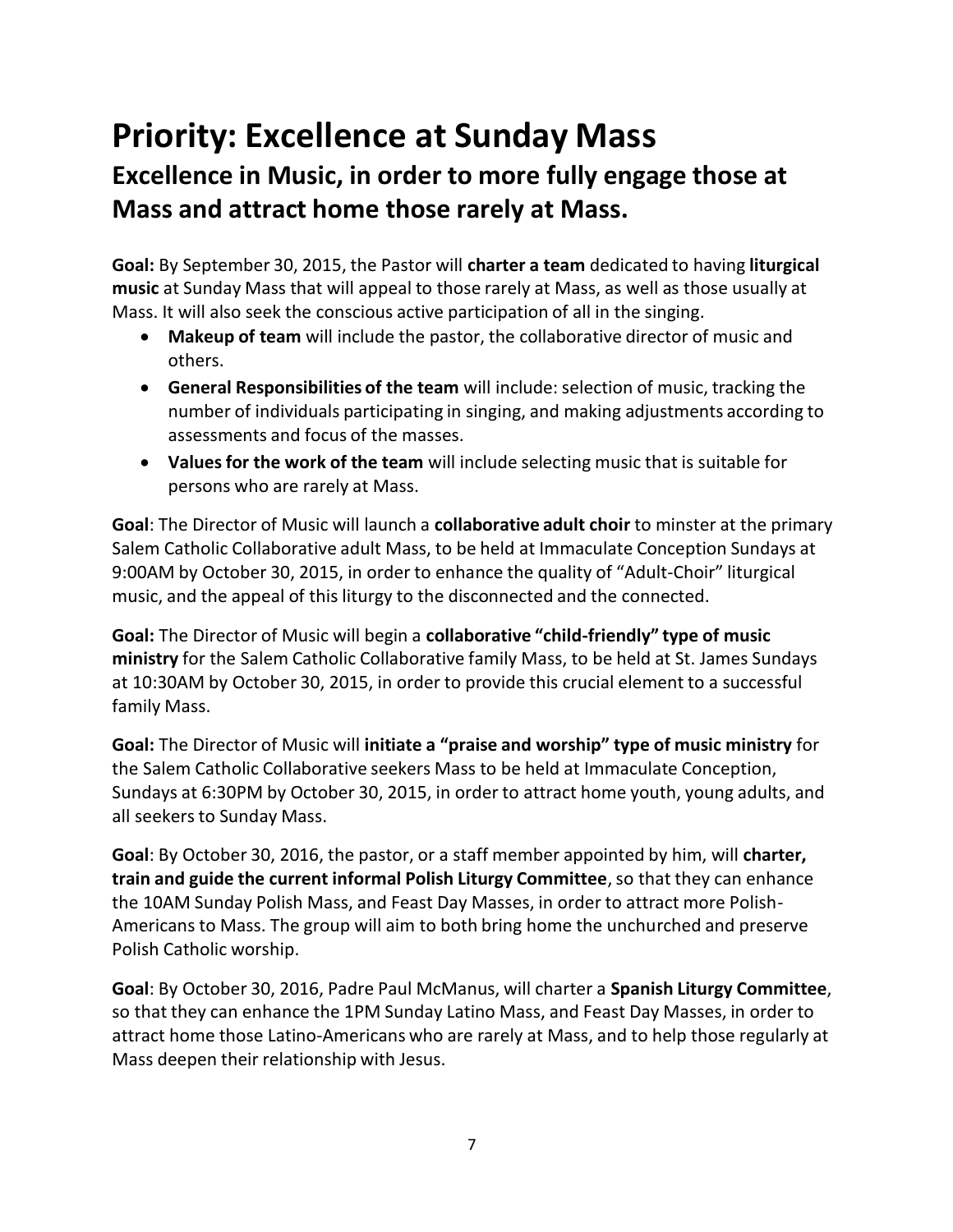#### **Excellence in Homilies**

**Goal:** The Salem Collaborative will participate in a program using a homily feedback tool designed by all of the Collaborative Pastors, and offered to all Collaboratives, by June 30, 2018. This will be done in order to attract home the disconnected and help God's word grow more deeply in the hearts of all.

**Goal:** The homilists of the Salem Collaborative will avail themselves of resources and workshops, designed by all of the Collaborative Pastors and offered to all of the Collaboratives, by January 31, 2018. These resources and workshops will rely heavily on the process of homily development outlined by Pope Francis in "The Joy of the Gospel."

#### **Excellence in Hospitality**

**Goal:** The Pastoral Ministry Manager and the Senior Administrative Assistant will oversee the taking of steps so that we will **reach or exceed a 4 on a 5 point scale for hospitality** throughout the Salem Catholic Collaborative by September 30, 2015.

**Key elements to reaching this goal will be:**

- We will **study best practices** in hospitality.
- We will **define what hospitality will look like** for the Salem Collaborative, with respect given to differences in the various ethnic communities.
- We will **recruit ministers of hospitality.** We will train both ministers of hospitality and general parishioners in hospitality, with a special focus on hospitality at Mass and at fellowship after Mass. Training for ministers of hospitality and willing others will include assistance with their own discipleship journey and the art of disciple-making conversations.

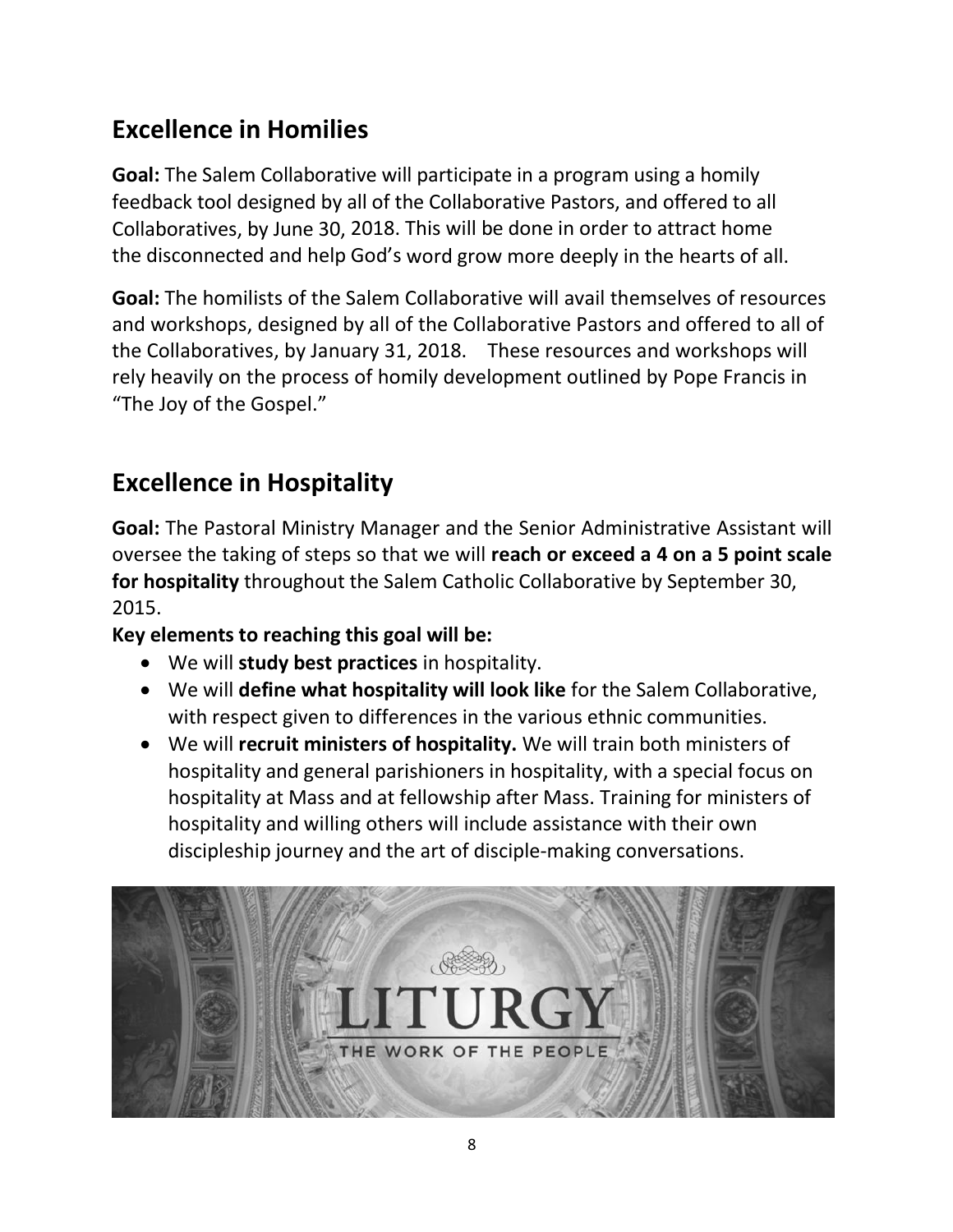## **Priority: Making Disciplesthrough Adult-Centered Faith Formation**

**This includes people of all ages, ethnicities,stages of faith, and walks of life. Focus will be on growing a personal relationship with Jesus, and learning how to invite others to share in it.**

**Goal:** In order to create and guide an outstanding adult-centered faith formation program, we will **hire two full time faith formation (Campus Ministry) ministers** by September 1, 2015. If finances permit, we will hire one more Faith Formation minister by September 1, 2016. The Pastoral Ministry Manager, reporting to the Pastor, will see that this goal is achieved by the target dates.

**Goal:** In order to help all grow in their personal relationship with Jesus and as disciples and disciple makers, the Campus Ministers- supervised by the Pastoral Ministry Manager- will see that the **Faith Formation program will include**: developing a **personal relationship with Jesus, witnessing and faith sharing, and catechesis**.

**Goal:** The Campus Ministers, supervised by the Pastoral Ministry Manager, will **begin our model of faith formation** for: (1) **adults** by October 30, 2016, (2) **youth and young adults** by January 30, 2017, and (3) **children** and their family by September 30, 2017. We will connect these programs as much as possible to a Sunday Mass. The move from the current child-centered faith formation model to one that more deeply involves parent(s) will be done gradually and with sensitivity.

**Goal:** The Campus Ministers, supervised by the Pastoral Ministry Manager, will **recruit 10-20 to attend Alpha for Catholics** by June 30, 2016. (Alpha creates an opportunity for, as Pope Francis likes to say, "Jesus to find them." It helps people encounter more deeply the life-changing message of Jesus.)

**Goal:** The Campus Ministers, supervised by the Pastoral Ministry Manager, will **originate faith sharing groups** by November 15, 2017, so that those who have been moved by Alpha and other ministries will have the support they need to continue their faith journey.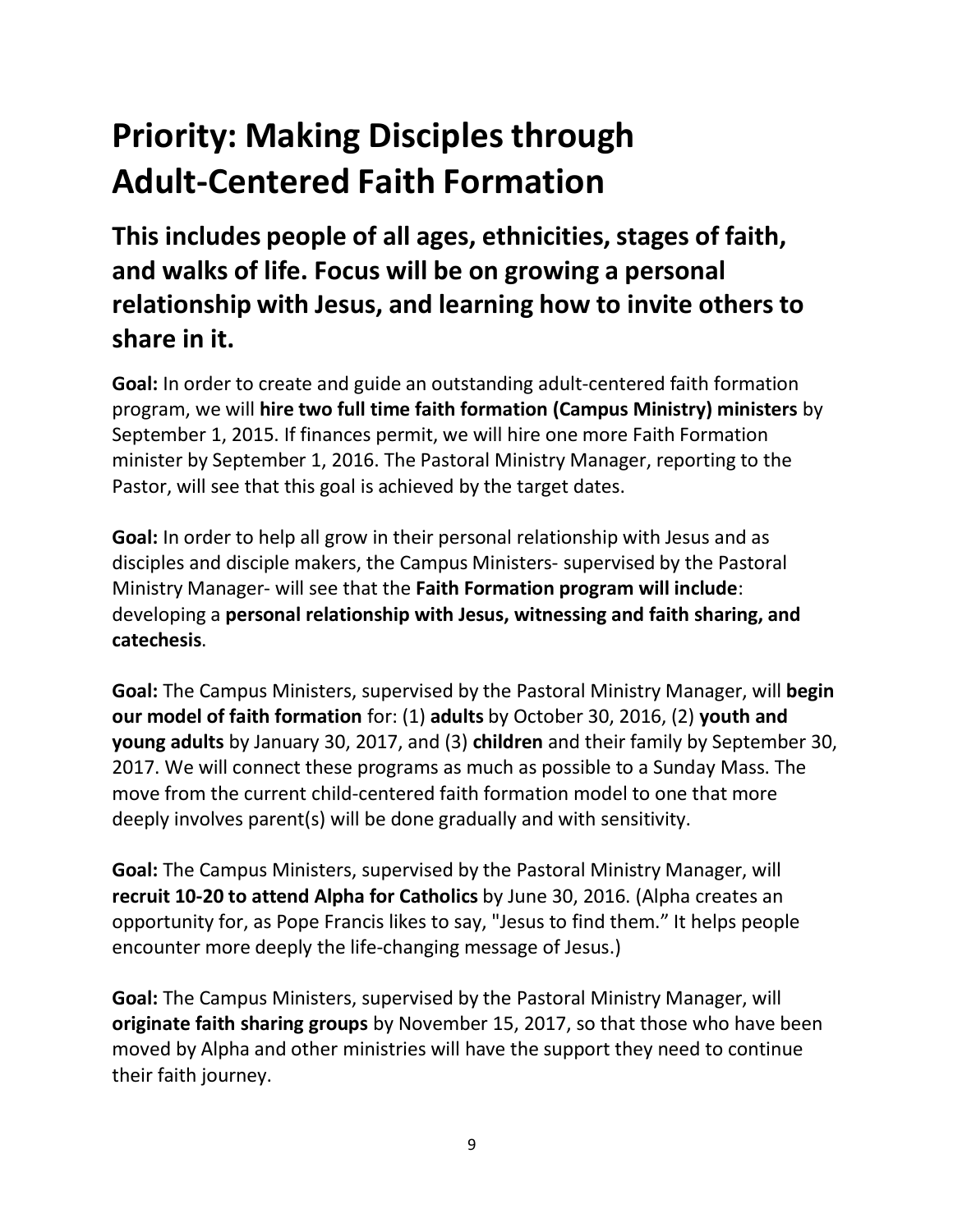## **Priority: Vocations: Recognizing our Call**

**We will help everyone keep in mind that Jesus has a unique plan for their life, and encourage and assist them in discerning what that plan is. We will especially encourage vocations to the diocesan priesthood. We will preach that vocations are everyone's concern.**

**Goal:** The Pastor will charter a **Collaborative Vocation Team** (CVT) by February 1, 2016, in order to promote: (1) vocations to the diocesan priesthood in particular, and (2) a culture of vocations in general, by utilizing awareness, prayer and invitation.

#### **Prayer for Vocations**

**Goal:** The CVT, chaired by Fr. Vozzo and working with the Archdiocesan Vocation Office, will **implement prayer for vocations activities** in order to be more open to divine assistance and to let those considering a vocation know they are being prayed for. Among those prayer activities will be: (1) inclusion of a vocation petition at every Mass by July 1, 2015, (2) begin a holy hour or rosary for vocations, held weekly or monthly, by July 1, 2016, and (3) develop an annual prayer activity, such as an annual novena to St. Patrick for vocations, by January 30, 2017.

#### **Vocation Awareness**

**Goal:** By April 1, 2016, with regard to the homily **on Good Shepherd Sunday**, Fr. Sullivan will see that homilists will **preach on vocations** overall, with a special emphasis on the joy of priesthood and how a priest can make a big difference in the lives of others. This will be done in order to promote vocations in general, and to the priesthood in particular.

**Goal:** By June 30, 2016, the CVT and Faith Formation leadership, supervised by Fr. Vozzo and Fr. McManus, will work together to implementstrong elements of **vocation themes in Faith Formation programs**in order to have everyone asking not: "what do I want to do with my life," but "what is Jesus' plan for my life?" The curriculum will also include specific encouragement for all eligible to ask if God may be calling them to the diocesan priesthood (primary emphasis), as well as asking if God may be calling them to Lay Ecclesial Ministry, Religious life, or the Diaconate.

#### **Vocation Inviting**

**Goal**: The CVT, chaired by Fr. Vozzo, will see that **2-5 gifted boys and/or men are annually personally invited to attend a diocesan event on vocations** to the priesthood,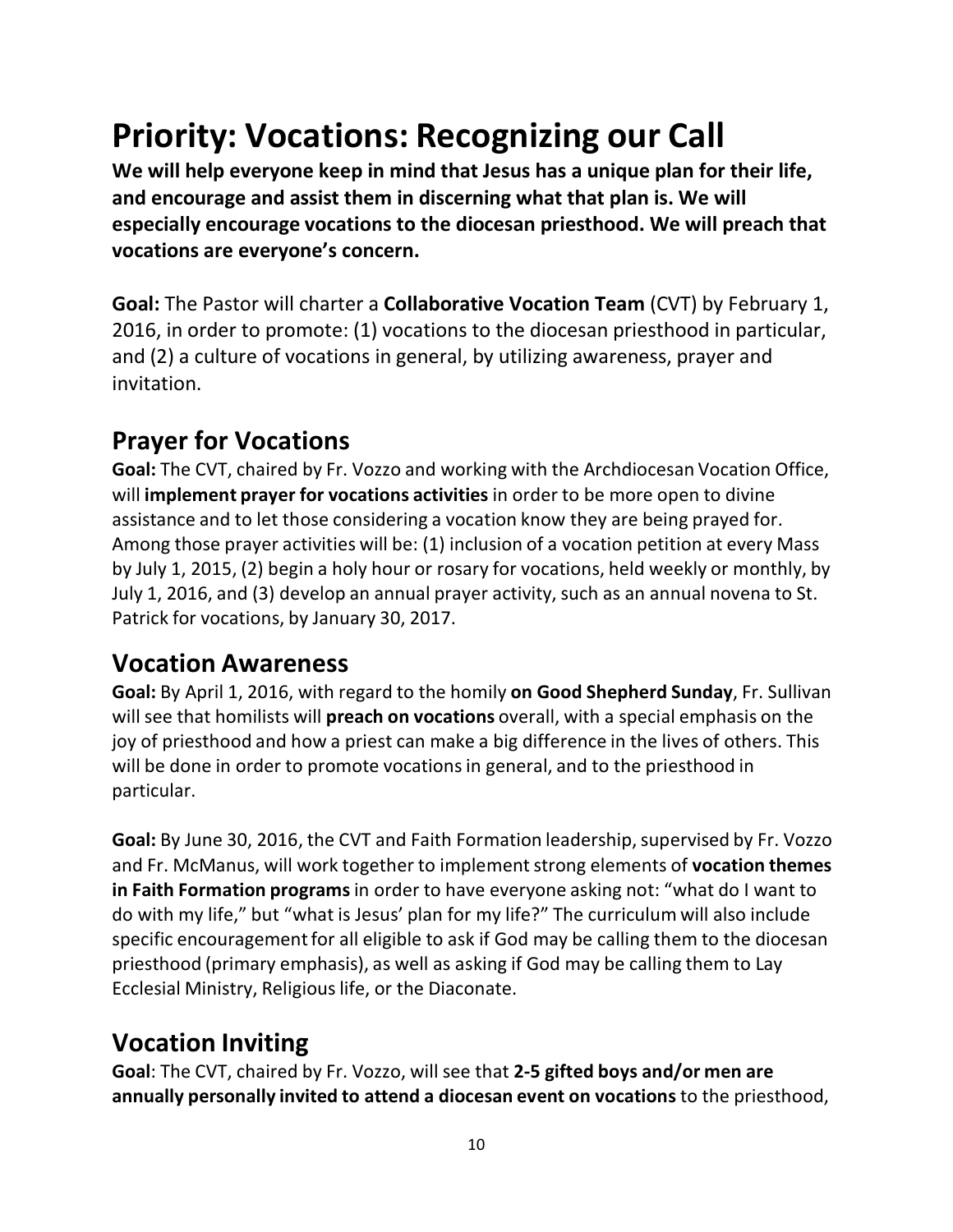on a quarterly basis, in order to increase the discernment of vocationsto the priesthood. This begins by June 30, 2017.

**Goal:** In order to promote effective responses to a vocation to the diocesan priesthood, both on the **website and in the bulletin**, one of the Campus Ministers will implement a **clear and highly visible invitation to consider diocesan priesthood** and how to take an easy first step, for those interested in pursuing the question. This begins in June 2015.

**Goal:** As of June 15, 2017, CVT members, chaired by Fr. Vozzo, will begin to **brainstorm once a quarter on the names of candidates**to be invited to speak to an appropriate priest, sister, lay ecclesial minister or deacon, about that vocation, or attend a discernment event relative to that vocation.

#### **Priority: Helping the Poor and Vulnerable Loving and protecting the: poor, unborn, immigrants, homeless, sick and the marginalized. "Whatsoever you did for these least ones, you did for me."**

**Goal:** The Pastoral Ministry Manager and the Senior Administrative Assistant will begin a yearly **membership recruitment drive to increase membership in groups which work with or for the "least ones,"** by November 2016, in order to both help those in need and deepen the faith of those helping them. These groups may include: The Society of St. Vincent de Paul, The Respect Life Committee, and serving at Lifebridge. The goal is an **overall yearly increase of 5-10 people**.

**Goal:** Deacon Jesús Peña, supervised by the Pastoral Ministry Manager, will originate a program, by January 30, 2017, to **ensure that all those who are unable to come to Mass are being ministered to**, so that the homebound will be touched by the tender caress of Jesus' mercy through his church.

**Goal:** By June 30, 2017, one of the Campus Ministers will charter a committee to **investigate the possibility of a service project outside of the local area**, like a mission trip to the Dominican Republic. Also, the com**mittee will look at opportunitiesto partner with local community organizations**(like ECO) to help the homeless and/or poor in the local area. These service projects will be combined with Catholic Spirituality in order that they promote the well-being of the poor and the growth in discipleship of those doing the serving.